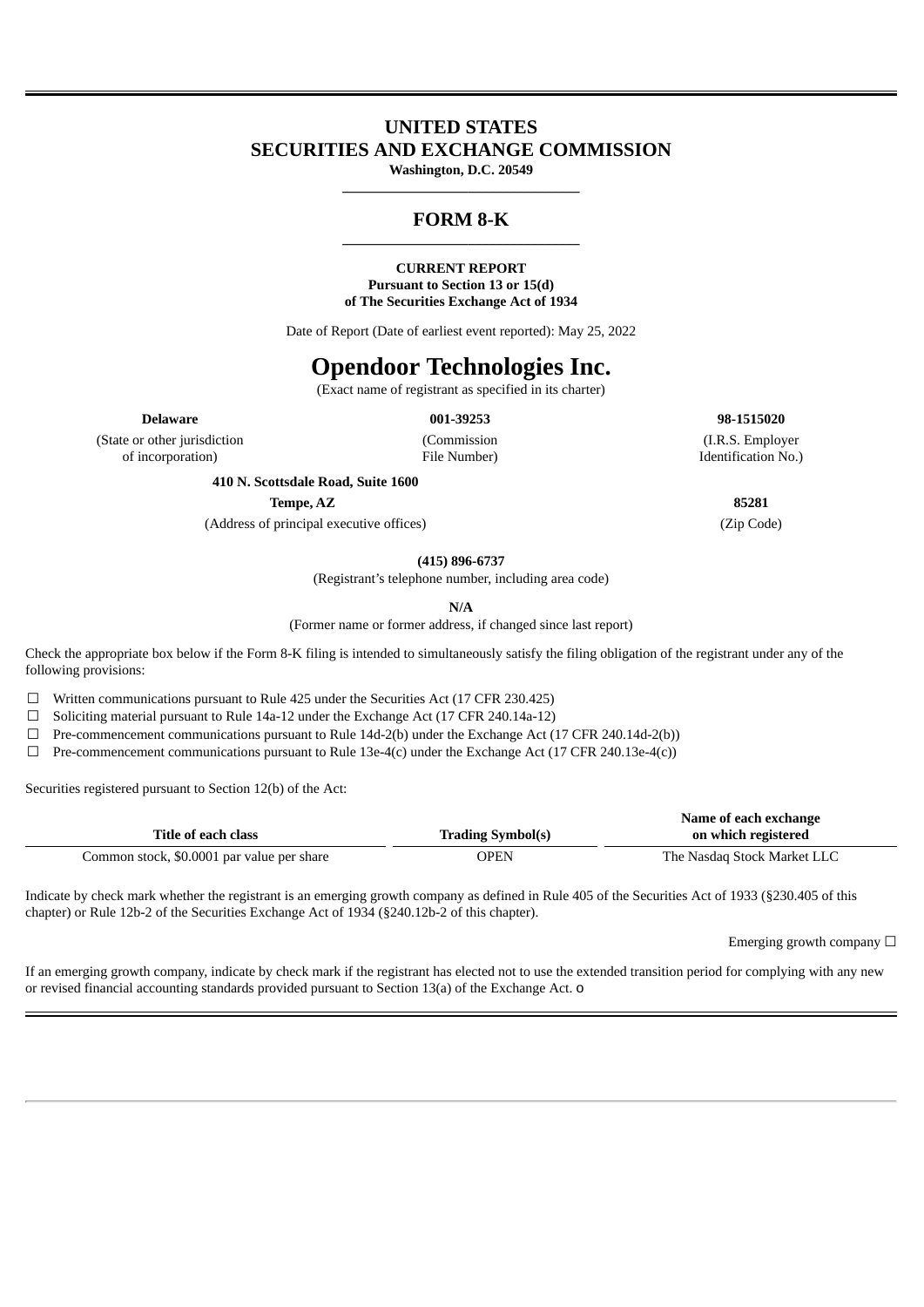#### **Item 5.07 Submission of Matters to a Vote of Security Holders.**

Ī

Opendoor Technologies Inc. (the "Company") held its 2022 Annual Meeting of Stockholders on May 25, 2022 (the "Meeting"). A total of 497,885,575 shares of the Company's common stock were present online or represented by proxy at the meeting, representing approximately 79.86% percent of the Company's outstanding common stock as of the March 29, 2022 record date. The following are the voting results for the proposals considered and voted upon at the meeting, all of which were described in the Company's definitive proxy statement filed with the Securities and Exchange Commission on April 8, 2022.

1. Election of Adam Bain, Pueo Keffer and John Rice as Class II Directors, each for a three-year term ending at the 2025 Annual Meeting of Stockholders:

| <b>Nominees</b> | For         | Withhold   | <b>Broker Non-Votes</b> |
|-----------------|-------------|------------|-------------------------|
| Adam Bain       | 329,096,552 | 39,465,463 | 129,323,560             |
| Pueo Keffer     | 340.791.576 | 27,770,439 | 129,323,560             |
| John Rice       | 327,040,956 | 41,521,059 | 129,323,560             |

2. Ratification of Deloitte & Touche LLP as the Company's independent registered public accounting firm for the fiscal year ending December 31, 2022:

| For               | \gainst | Abstain | <b>Broker Non-Votes</b> |
|-------------------|---------|---------|-------------------------|
| .179.859<br>497,1 | 599.884 | 105.832 |                         |

3. The approval, on an advisory (non-binding) basis, of the compensation of the Company's named executive officers:

| ∽<br>For                                                | Against                                    | Abstain | <b>Broker Non-Votes</b> |
|---------------------------------------------------------|--------------------------------------------|---------|-------------------------|
| $-110$<br>229845<br>– . <i>.</i> . <i>.</i> 2<br>22.0,0 | ה-ה-<br>$\Lambda$<br>$\sqrt{2}$<br>425.358 | 291,085 | 129,323,560             |

Based on the foregoing, Adam Bain, Pueo Keffer and John Rice were elected as Class II Directors and Items 2 and 3 were approved.